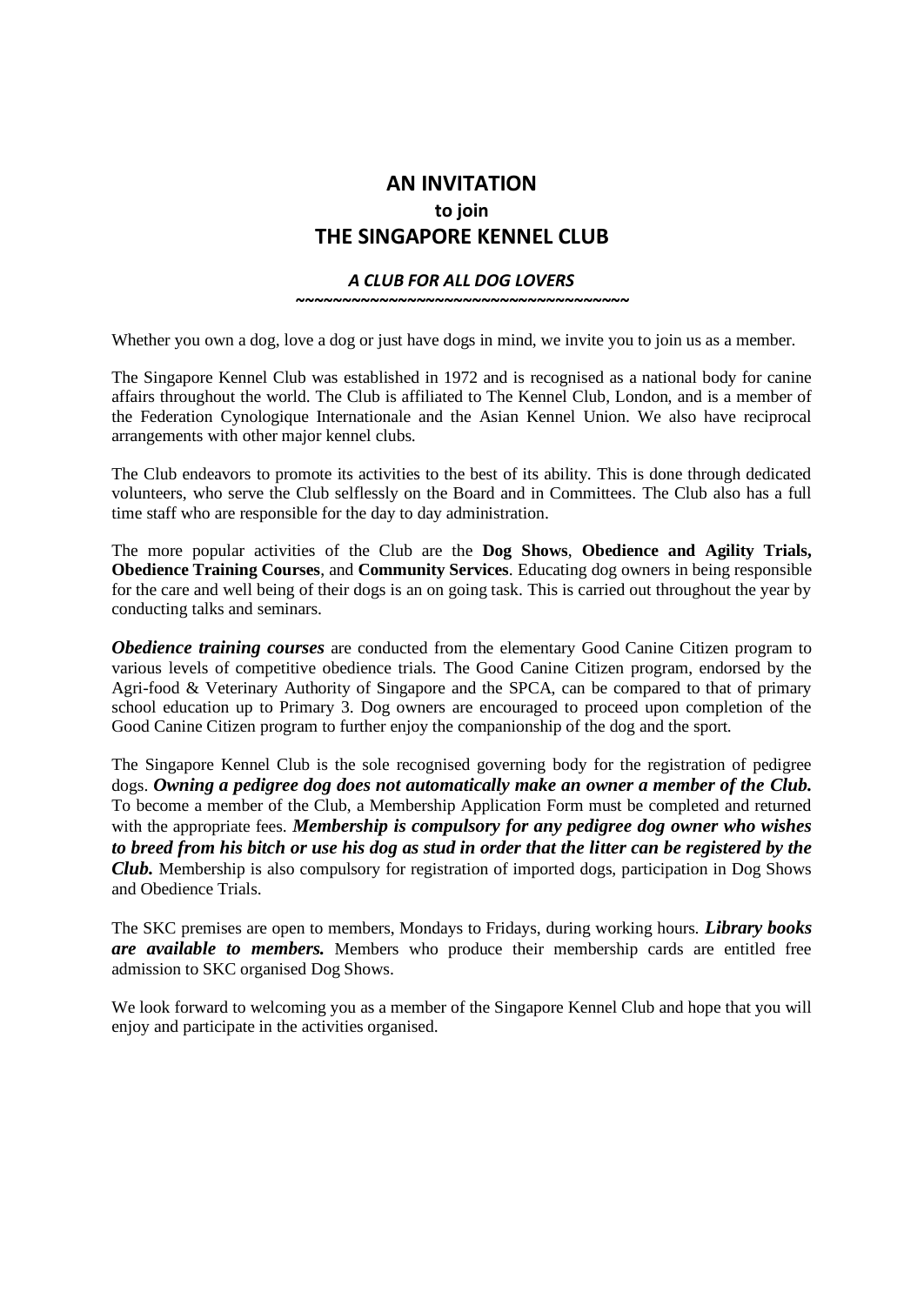## **THE SINGAPORE KENNEL CLUB**

170 UPPER BUKIT TIMAH ROAD #12-02 BUKIT TIMAH SHOPPING CENTRE S (588179) TEL: 64694821 FAX: 64699118

## APPLICATION FOR MEMBERSHIP

| MR/MRS/MDM/MISS: _____________<br>(Name in full as stated in NRIC and <b>Underline Surname</b> )                                                                                                                                                                                                                                                                                                                                                                        |                                                                                                          |                                                                            |                                                                                                                                                                                                                                                                                       |                                                                                                                                  |                                                                            |  |
|-------------------------------------------------------------------------------------------------------------------------------------------------------------------------------------------------------------------------------------------------------------------------------------------------------------------------------------------------------------------------------------------------------------------------------------------------------------------------|----------------------------------------------------------------------------------------------------------|----------------------------------------------------------------------------|---------------------------------------------------------------------------------------------------------------------------------------------------------------------------------------------------------------------------------------------------------------------------------------|----------------------------------------------------------------------------------------------------------------------------------|----------------------------------------------------------------------------|--|
|                                                                                                                                                                                                                                                                                                                                                                                                                                                                         |                                                                                                          |                                                                            |                                                                                                                                                                                                                                                                                       |                                                                                                                                  |                                                                            |  |
|                                                                                                                                                                                                                                                                                                                                                                                                                                                                         |                                                                                                          |                                                                            |                                                                                                                                                                                                                                                                                       |                                                                                                                                  |                                                                            |  |
|                                                                                                                                                                                                                                                                                                                                                                                                                                                                         |                                                                                                          |                                                                            |                                                                                                                                                                                                                                                                                       |                                                                                                                                  |                                                                            |  |
|                                                                                                                                                                                                                                                                                                                                                                                                                                                                         |                                                                                                          |                                                                            |                                                                                                                                                                                                                                                                                       |                                                                                                                                  |                                                                            |  |
|                                                                                                                                                                                                                                                                                                                                                                                                                                                                         |                                                                                                          |                                                                            |                                                                                                                                                                                                                                                                                       |                                                                                                                                  |                                                                            |  |
| I hereby apply to become a *Life/Ordinary/Junior/Overseas member of the Singapore Kennel Club and in so doing,<br>I expressly acknowledge the jurisdiction of the Singapore Kennel Club as the governing body in the Republic of Singapore in respect<br>of all canine affairs and I agree to abide by ALL RULES, REGULATIONS AND BY LAWS of the Singapore Kennel Club which may<br>be in force during the period of my membership of the Club. (*Delete as applicable) |                                                                                                          |                                                                            |                                                                                                                                                                                                                                                                                       |                                                                                                                                  |                                                                            |  |
| * Answer the following questions by deleting 'yes' or 'no'. If yes, please give details:<br>2. Has any bankruptcy action ever been taken against you? YES/NO<br>3. Has your membership been rejected or terminated before? YES/NO                                                                                                                                                                                                                                       |                                                                                                          |                                                                            | 1. Have you ever been charged with any criminal offence or convicted by any court under the provisions of any law in any country? YES/NO                                                                                                                                              |                                                                                                                                  |                                                                            |  |
|                                                                                                                                                                                                                                                                                                                                                                                                                                                                         |                                                                                                          |                                                                            |                                                                                                                                                                                                                                                                                       |                                                                                                                                  |                                                                            |  |
|                                                                                                                                                                                                                                                                                                                                                                                                                                                                         |                                                                                                          |                                                                            |                                                                                                                                                                                                                                                                                       |                                                                                                                                  | S\$900.00                                                                  |  |
| <b>^ ORDINARY TERM MEMBERSHIP:</b><br>S\$ 70.00<br><b>Entrance Fee</b><br>3 Years Subscription Fee (depend on the month of application. Membership period ends either in June or December) :                                                                                                                                                                                                                                                                            |                                                                                                          |                                                                            |                                                                                                                                                                                                                                                                                       |                                                                                                                                  |                                                                            |  |
| <b>Application Month</b>                                                                                                                                                                                                                                                                                                                                                                                                                                                | <b>Expiry Date</b>                                                                                       | Subscription Fee                                                           | <b>Application Month</b>                                                                                                                                                                                                                                                              | <b>Expiry Date</b>                                                                                                               | Subscription Fee                                                           |  |
| January 200X<br>February 200X<br>March 200X<br>April 200X<br>May 200X<br>June 200X                                                                                                                                                                                                                                                                                                                                                                                      | June $200X+3$<br>June $200X+3$<br>June $200X+3$<br>June $200X+3$<br>June $200X+3$<br>June $200X+3$       | S\$187.90<br>S\$183.30<br>S\$178.75<br>S\$174.15<br>S\$169.55<br>S\$165.00 | July 200X<br>August 200X<br>September 200X<br>October 200X<br>November 200X<br>December 200X                                                                                                                                                                                          | December 200X+3<br>December 200X+3<br>December $200X+3$<br>December 200X+3<br>December $200X+3$<br>December 200X+3               | S\$187.90<br>S\$183.30<br>S\$178.75<br>S\$174.15<br>S\$169.55<br>S\$165.00 |  |
| (Annual subscription from the 2 <sup>nd</sup> term will be \$165 for the period of July to June or January to December depending on when your 1 <sup>st</sup> term<br>membership ended)                                                                                                                                                                                                                                                                                 |                                                                                                          |                                                                            |                                                                                                                                                                                                                                                                                       |                                                                                                                                  |                                                                            |  |
| <b>ORDINARY MEMBERSHIP:</b><br><b>Entrance Fee</b>                                                                                                                                                                                                                                                                                                                                                                                                                      |                                                                                                          |                                                                            | 1 <sup>st</sup> Year Subscription Fee (depend on the month of application. Membership period ends either in June or December) :                                                                                                                                                       |                                                                                                                                  | S\$ 70.00                                                                  |  |
| <b>Application Month</b>                                                                                                                                                                                                                                                                                                                                                                                                                                                | <b>Expiry Date</b>                                                                                       | Subscription Fee                                                           | <b>Application Month</b>                                                                                                                                                                                                                                                              | <b>Expiry Date</b>                                                                                                               | <b>Subscription Fee</b>                                                    |  |
| January this year<br>February this year<br>March this year<br>April this year<br>May this year<br>June this year                                                                                                                                                                                                                                                                                                                                                        | June next year<br>June next year<br>June next year<br>June next year<br>June next year<br>June next year | S\$85.00<br>S\$80.00<br>S\$75.00<br>S\$70.00<br>S\$65.00<br>S\$60.00       | July this year<br>August this year<br>September this year<br>October this year<br>November this year<br>December this year<br>(Annual subscription from the $2nd$ year will be \$60 for the period of July to June or January to December depending on when your 1 <sup>st</sup> year | December next year<br>December next year<br>December next year<br>December next year<br>December next year<br>December next year | S\$85.00<br>S\$80.00<br>S\$75.00<br>S\$70.00<br>S\$65.00<br>S\$60.00       |  |
| membership ended)                                                                                                                                                                                                                                                                                                                                                                                                                                                       |                                                                                                          |                                                                            |                                                                                                                                                                                                                                                                                       |                                                                                                                                  |                                                                            |  |